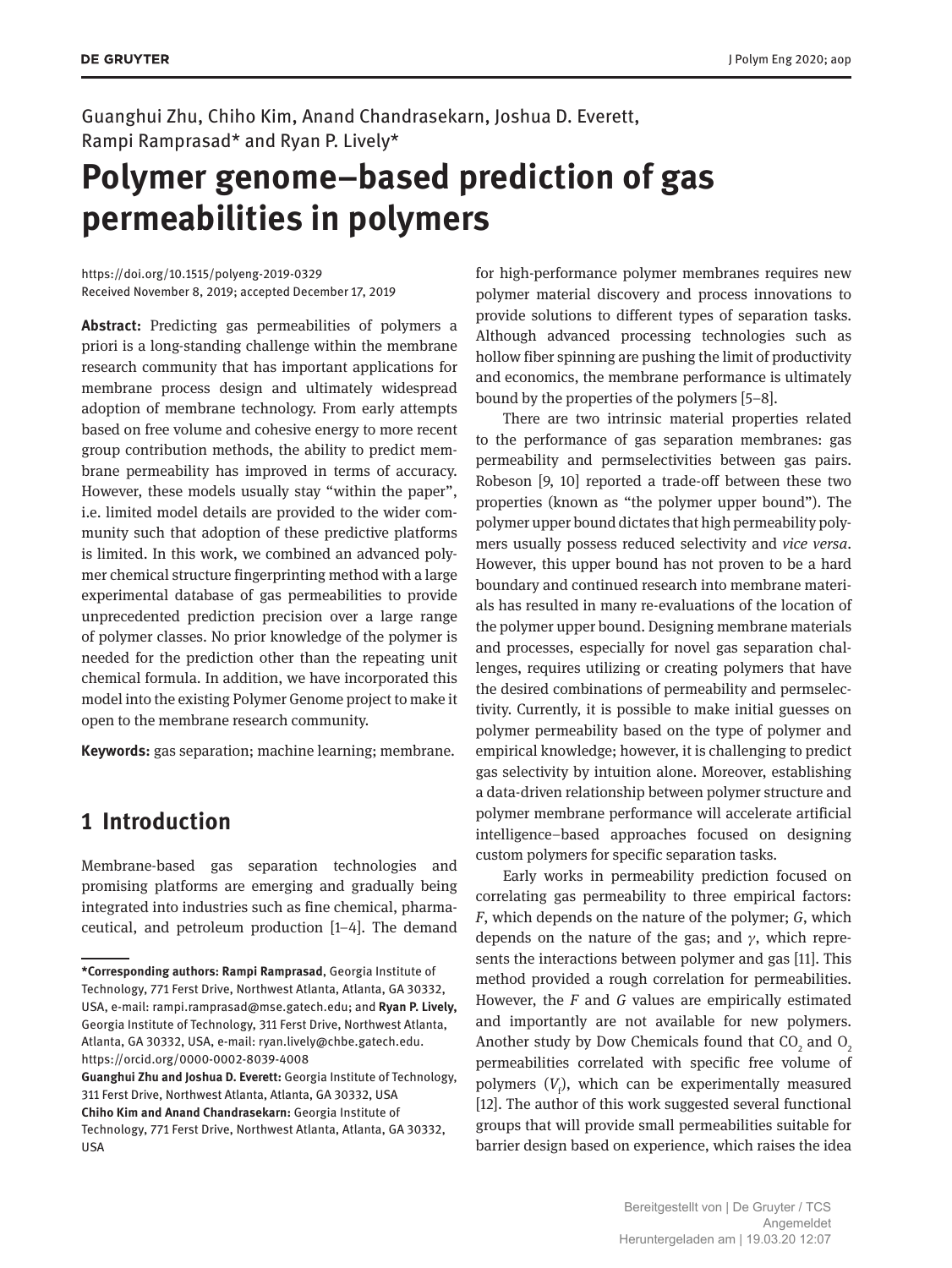for correlating permeation properties to polymer building blocks. Several studies added cohesive energy density ( $E<sub>coh</sub>$ ) of the polymer to the correlation. Salame [13] devised and assigned Permachor values for backbone segments based on free volume and cohesive energy contributions. The Permachor values of each segment were then averaged and used to predict gas permeability. In another study, it was found that there is a linear relationship between log of permeability with  $V_{\rm f}/E_{\rm coh}$  [14].

Current materials discovery is in general based on "chemical intuition" or high-throughput screening. Several steps are needed to assess gas permeation properties for novel polymer materials in this process, including polymer synthesis, membrane fabrication, and permeation testing. The first two steps require substantial optimization for each polymer before permeation experiments can be conducted. This initial intensive investment hinders high-throughput research focused on discovering new polymers for permeation applications, and more focus has thus been placed on process optimization with commercially available polymers. The ability to predict the separation capability of a new polymer with minimal information input thus has the potential to accelerate research in the area of membrane-based gas separations.

Machine learning (ML) methods have been utilized in chemistry and materials discovery with high levels of success. ML techniques applied to chemistry have resulted in synthesis outcome prediction with text extraction from the literature [15], and retrosynthetic routes design [16], and polymers among others. Recently, Ramprasad et al. [17] developed Polymer Genome, which is an expanding tool that uses ML methods to model various polymer properties according to the fingerprints of the polymer. With the input of just the polymer chemical formula [in terms of a simplified molecular input line entry system (SMILES) string], the suite of algorithms can predict properties including glass transition, dielectric properties, solvent interactions, refractive index, among others [18–26].

Machine learning has been applied to predict the gas permeability of polymers. In 1994, Wessling et al. reported a method to map polymer permeability onto polymer infrared spectra using a neural network approach [27]. This interesting trial showed only limited correlations between predicted and experimental values but was nevertheless the first known attempt to develop an ML-based approach to polymer membrane performance prediction. Another approach is to use a group contribution method by dividing the polymer chemical structure into small fragments. Park and Paul [28] used the group contribution method to calculate the fractional free volume (FFV) and density of polymers from a database of 102 polymers

and then used these values to calculate gas permeability. Robeson et al. [29] proposed another group contribution approach that avoids the calculation of FFV and density by correlating gas permeability to the permeability contribution of the structural units. Normalization with molar volume was applied to compensate for size differences in repeating units. Yampolskii et al. [30] further evaluated the effect of normalization method (no normalization, and normalization by the number of atoms and molar volume.) based on a database of 300 polymers. The same group descriptors were used by Hasnaoui et al. [31] to build artificial neural network model for prediction of polymer permeability, and the results were compared with Park and Paul, Permachor, and Yampolskii's methods. Ryzhikh et al. [32] reported a comparison between the correlation used atomic contributions and bond contribution methods for the prediction of the gas transport parameters (permeability [*P*] and diffusion [*D*] coefficients) of 900 amorphous glassy polymers. To develop a more general and implementable model for permeability prediction, we aim to build on the bases of Polymer Genome and develop a universal prediction model that covers a wide range of polymer classes. The model will be integrated into the current Polymer Genome platform and will be available to other researchers.

### **2 Materials and methods**

#### **2.1 Data sets**

In this work, we used experimentally collected gas permeability data for six different gases (CH<sub>4</sub>, CO<sub>2</sub>, H<sub>2</sub>, He, N<sub>2</sub>, and  $O_2$ ) from more than 300 publications with more than 1000 entries [10]. The testing conditions vary across the literature with most of the tests executed at 25°C to 35°C and 1–10 atm on dense membranes with a thickness of 10–200 μm. This extensive collection of experimental gas permeability data enables us to construct a universal model for polymers spanning across polyimides, polyamides, poly(amide-imides), polyarylates, polycarbonates, polyesters, polypyrrolones, polynorbornenes, vinyl and vinylidene polymers, poly(aryl ethers) and poly(aryl ether ketones), polyphosphazenes, perfluorinated polymers, polysulfones, parylenes, high-temperature polymers, polypropynes, substituted polyacetylenes, and polypentynes. A total of 315 polymers were considered in this work of which the number of permeability of measurements recorded for CH<sub>4</sub>, CO<sub>2</sub>, H<sub>2</sub>, He, N<sub>2</sub>, and O<sub>2</sub> was 258, 293, 174, 183, 293, and 300, respectively. This collection represents a total of 1501 permeability measurements.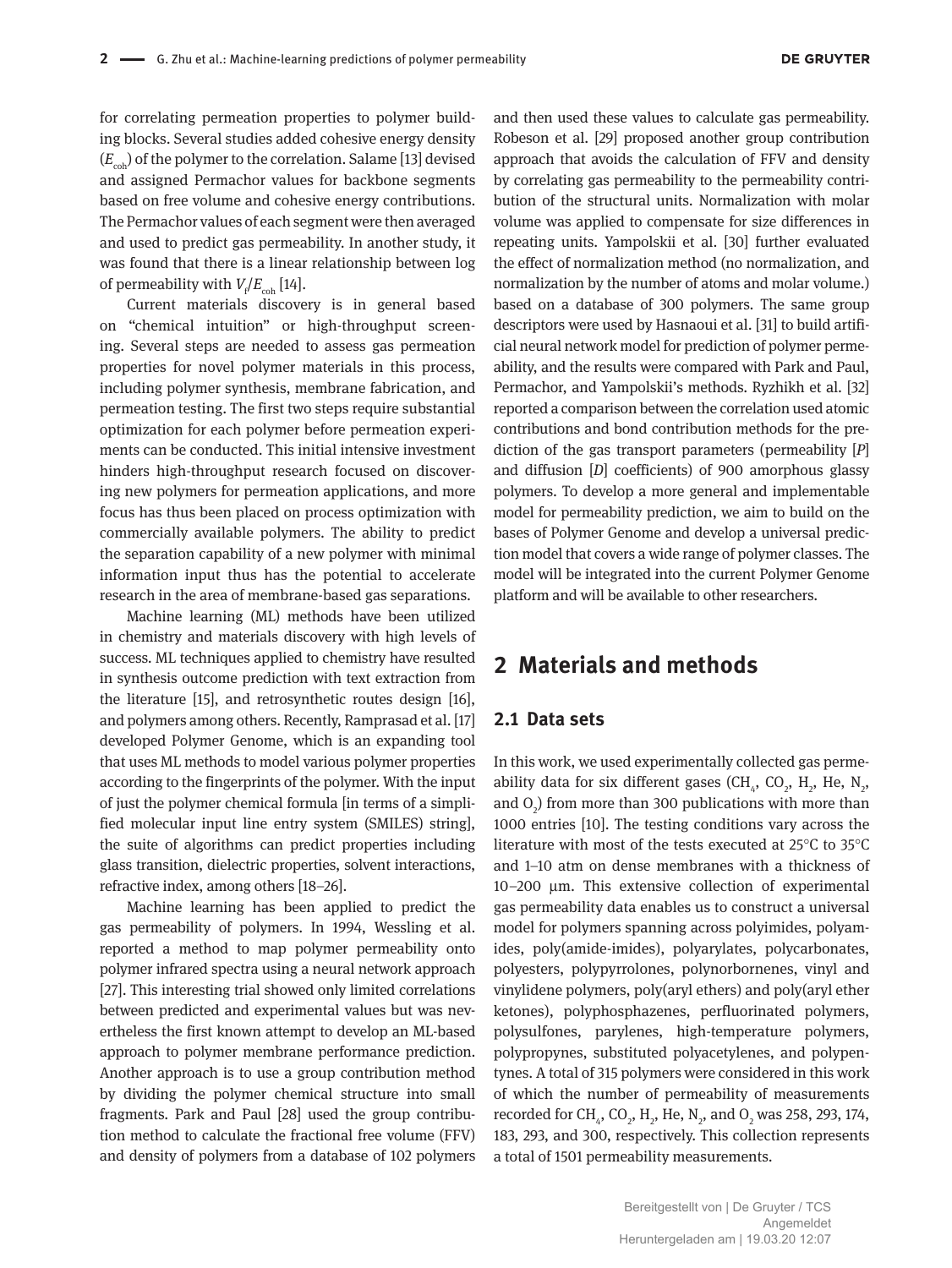One of the benefits of using experimental data is that hidden information on polymer processing and testing is integrated into the data, which will be used in model regression. In this work, the model input only contains a chemical structure. Other factors that will affect polymer performance, such as polymer process history and testing method, are not explicitly used as parameters in the model. However, because experimental data in the database were generated under realistic processing and testing methods, the effect of these hidden factors will be correlated in ML. This process also indicates that the model we generated from ML will predict an experimental value of the polymer permeability that is expected with current "averaged" processing and testing method.

### **2.2 Polymer fingerprinting**

Gas permeation properties of a polymer are related to complex contributions that can be broadly categorized into physical and chemical interactions. Chemical interactions will affect both diffusion and sorption of guest molecules in the polymer, which will be captured by the building blocks of the polymer. Physical interactions originate from the contributions of free volume and polymer chain arrangement that will affect the diffusion of guest molecules in the polymer. We believe that the packing of the polymer affected by the guest molecules can be captured by using experimental data and higher level descriptors such as morphological descriptors.

A hierarchical polymer fingerprinting scheme was used to comprehensively capture the descriptors that may control the gas permeability of polymers [23]. Briefly, the fingerprint building process consists of four hierarchical levels of descriptors. The first level is at the atomic scale wherein the occurrence of atomic triples, which is a set of three contiguous atoms (e.g. C2–C3–C4, made up of a twofold coordinated oxygen, a threefold coordinated carbon, and a fourfold coordinated carbon), was calculated [33]. For the 315 polymers considered in this study, there are 93 such components. The second set of fingerprint components captures a population of predefined chemical building blocks (e.g.  $-C_6H_4^-$ ,  $-CH_2^-$ ,  $-C(=O)$ -). We include a fixed set of 148 block level components. The third hierarchical level deals with quantitative structureproperty relationship descriptors, such as van der Waals surface area [34], topological surface area [35], and the fraction of rotatable bonds, implemented in the RDKit cheminformatics library [36]. Such descriptors, 39 in total, form the next set of components of the overall fingerprint. To these third level descriptors, morphological features

such as the topological distance between rings, fraction of atoms that are part of side chains and length of the largest side chain were added [17]. We include a fixed set of 19 such morphological descriptors.

As a result of the fingerprinting method, some limitations on polymer structures that can be included and predicted by the model were introduced. As the fingerprinting method digests a single repeating unit of the polymer, polymers with structures that cannot be represented by a single repeating unit with single end points are not included (i.e. polymer blends, random copolymers, random substituted polymers, ladder polymers, among others). Chemical bonds across repeating units are also limited (i.e. crosslinked polymer, hyperbranched polymer, thermal rearranged polymer, among others).

#### **2.3 Machine learning model development**

In this work, we utilize Gaussian process regression, which generates a probabilistic surrogate model of a specific property. We used a radial basis function kernel defined as

$$
k(\mathbf{x}_i, \mathbf{x}_j) = \sigma^2 \exp \left[ \frac{-(\mathbf{x}_i - \mathbf{x}_j)^2}{2l^2} \right] + \sigma_n^2 \delta(\mathbf{x}_i, \mathbf{x}_j)
$$

where  $\sigma$ , *l*, and  $\sigma$ <sub>n</sub> are hyperparameters to be determined during the training process (in the ML parlance, these hyperparameters are referred to as signal variance, length scale parameter, and noise level parameter, respectively). **x***i* and **x***<sup>j</sup>* are the fingerprint vectors for two polymers *i* and *j*. Performance of the model was evaluated based on the coefficient of determination  $(R^2)$ .

## **3 Results and discussion**

#### **3.1 Model performance**

In the data collected from the literature, not all six gases (He,  $H_2$ , CO<sub>2</sub>, O<sub>2</sub>, N<sub>2</sub>, and CH<sub>4</sub>) were measured for every polymer. To increase the number of data available to the model, we assigned a distinct vector to each gas permeability data depending on the type of gas (i.e. one-hot encoding). As a result, a total number of 1501 data points can be used in the model fitting, which greatly improves the goodness of fitting. In addition, by doing this, we can easily predict the missing permeability data in the literature for gases that were not measured. The learning curve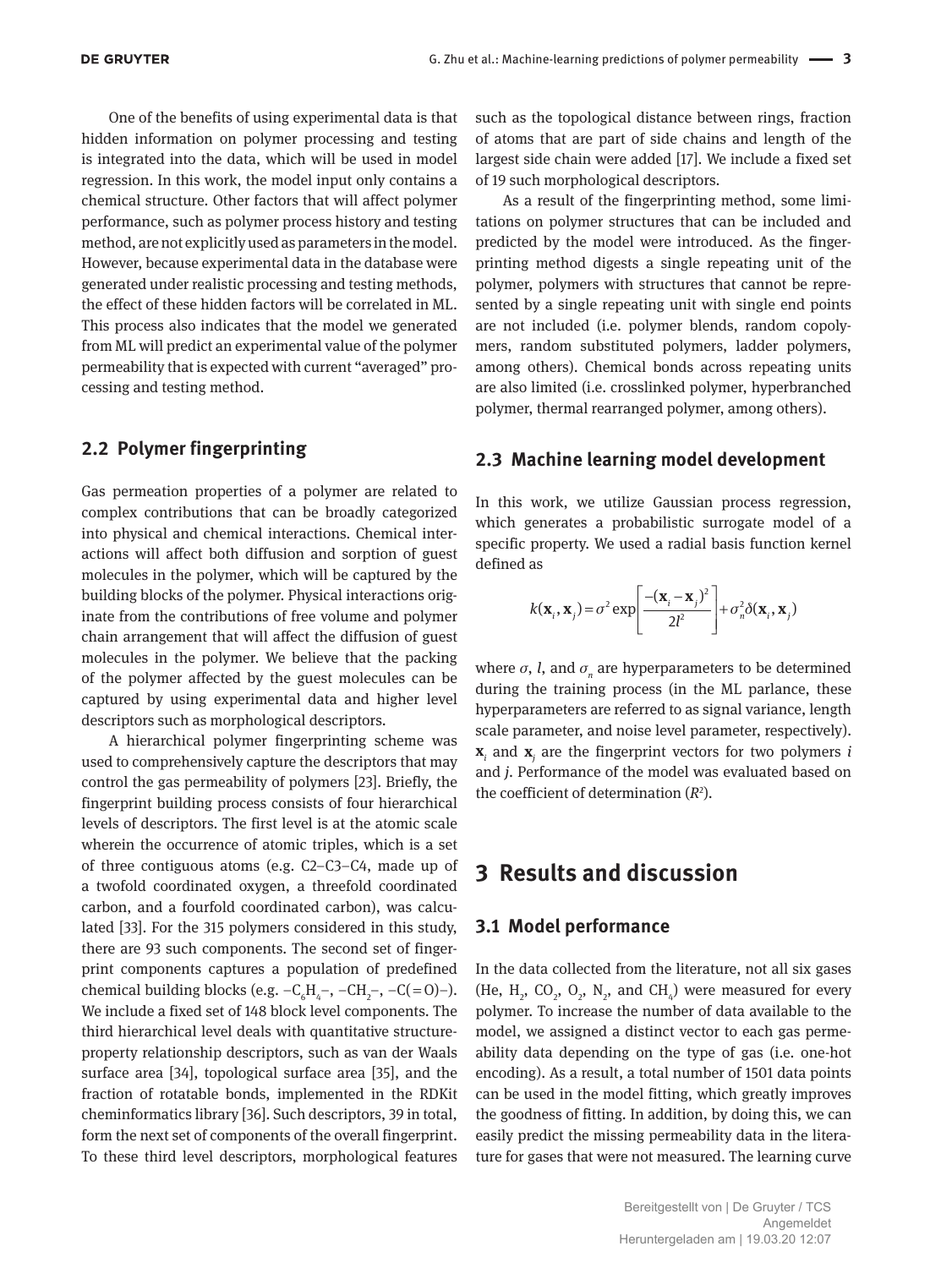

**Figure 1:** Learning curves constructed from the *R*<sup>2</sup> of the machine learning models for gas permeability. Total gas permeability datasets of 5%, 10%, 20%, …, 90% and 95% were used for training the model. For each model, the data were obtained from 50 independent runs with a different selection of train and test sets.



**Figure 2:** Comparison of predicted and experimental permeability values for 31 polymers that were not used for model training.

(Figure 1) shows that the size of the dataset (1501 permeability measurements) is sufficient to train the model as the *R*<sup>2</sup> of training set and test set converges.

To test the ability for predicting unknown polymers, we randomly selected polymers from each polymer class as the test set and used the remainder of the database as the training set (Supplementary Figures S1 and S2). The polymers selected are listed in Supplementary Table S1. The correlation between the predicted and experimental permeability values for polymers in the test set are shown in Figure 2. Good agreement was achieved in general with several outlier points, which include one case in each of

polynorbornenes, vinyl and vinylidene polymers, and parylenes. The outliers can be attributed to either data scarcity for that polymer class during training, or uncertainties within the experimental data.

### **3.2 Comparison of experimental and calculated permeability coefficients**

Figure 3 shows the correlations between experimental and predicted permeability values. The correlation coefficients for each individual gases range from 0.98 to 0.99. This is by far the most accurate prediction model for gas permeabilities based on fitted experimental data. Compared with earlier group contribution and bond contribution methods based on a much larger database  $(R^2=0.9)$ , our fingerprinting method showed better prediction performance [32].

#### **3.3 Analysis of individual polymer classes**

The inclusion of different polymer classes in the same model sacrifices accuracy to a certain extent because of the distinct physical properties of different polymer classes. Some polymer classes in the database are presented in larger numbers and thus are more heavily weighted in the model. As a result, the ability to predict permeability from minority polymer classes (e.g. polynorbornenes and polyesters vide infra) can be questionable.

Among the various polymer classes in the database, we picked two over-represented classes and two underrepresented classes. As the over-represented classes, one is the combined group of polyimides and polypyrrolones; the other is the combined group of polypropynes, substituted polyacetylenes, and polypentynes. The two groups constitute approximately 50% of the data in the entire database. The two under-represented classes are polynorbornenes and polyesters, which only have six and three distinct structures, respectively. Figure 4A–D shows the parity plot of experimental and predicted permeability values from the four polymer classes. As expected, for the over-represented groups, there is good agreement between the predicted and experimental permeability values. Surprisingly, a similar agreement was observed for polynorbornenes and polyesters. This ability to unify drastically different polymers in one model shows the versatility and transferability characteristics of the Polymer Genome approach, which has proven successful for predicting other polymer properties from sparse data sets.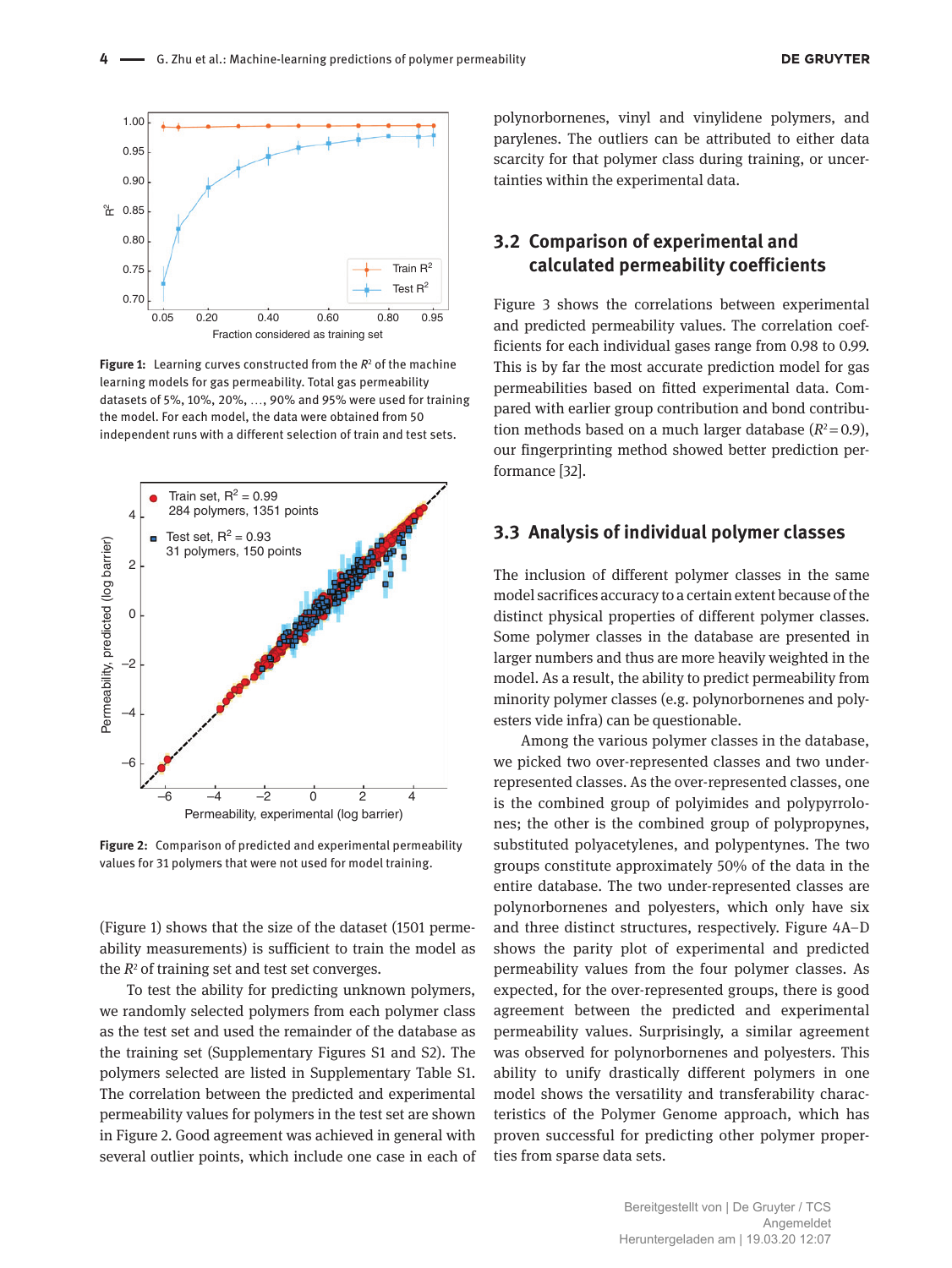

**Figure 3:** Performance of the permeability prediction model. Parity plots showing comparison between experimental and predicted gas permeability for (A) CH<sub>4</sub>, (B) CO<sub>2</sub>, (C) H<sub>2</sub>, (D) He, (E) N<sub>2</sub>, and (F) O<sub>2</sub> are generated using one unified predictive model for six gases trained on 100% dataset (total 1501 permeability data points associated with 315 polymers, illustrated in all figures as gray points).



**Figure 4:** Performance of model to predict permeability for different over- and under-represented polymer classes including (A) polyimides and polypyrrolones, (B) polypropynes, substituted polyacetylenes, polypentynes, (C) polynorbornenes, and (D) polyesters.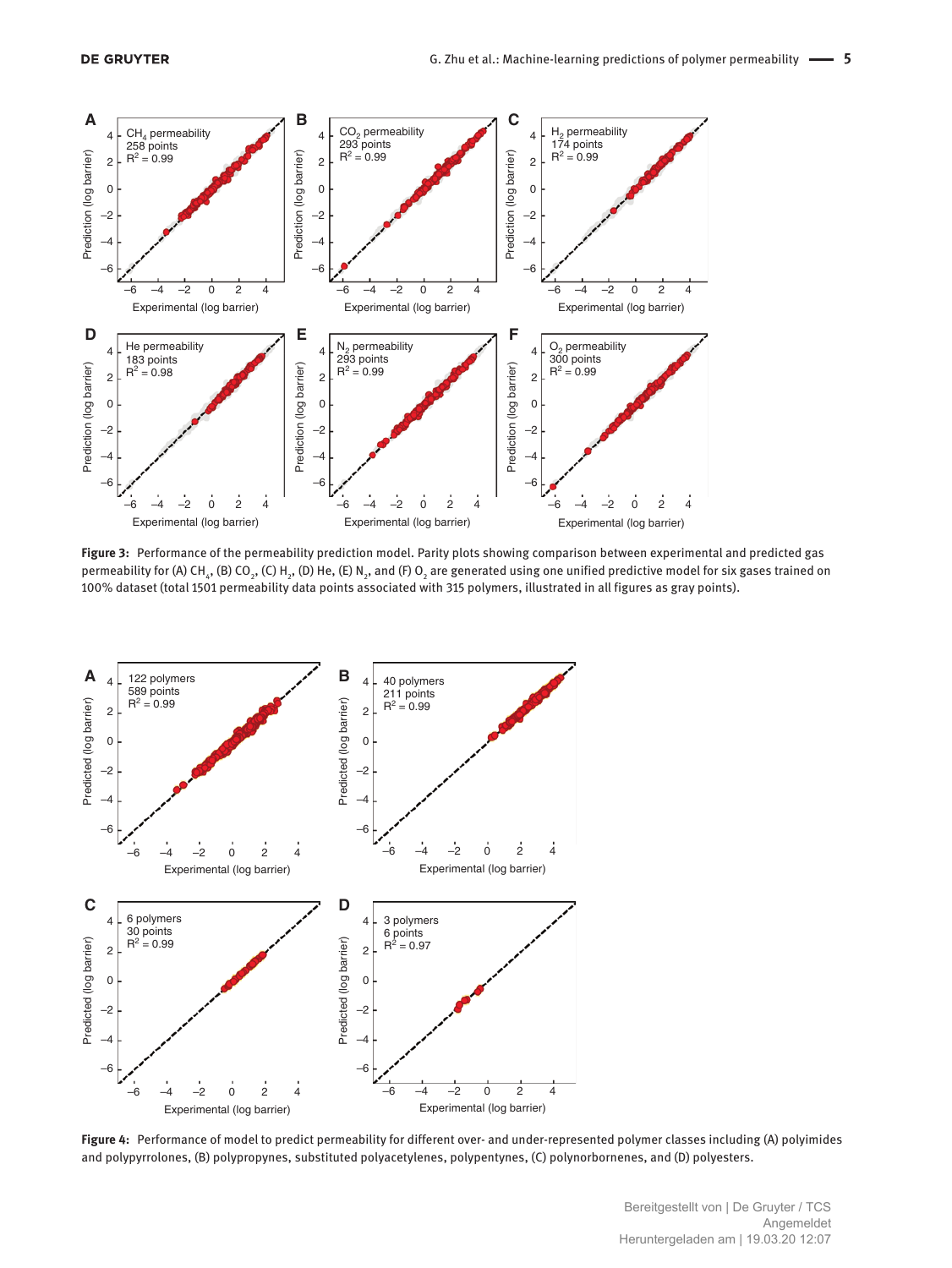

**Figure 5:** Comparison of experimental and predicted selectivities for (A) O<sub>2</sub>/N<sub>2</sub>, (B) CO<sub>2</sub>/CH<sub>4</sub>, (C) CO<sub>2</sub>/N<sub>2</sub>, (O) H<sub>2</sub>/CH<sub>4</sub>, (E) H<sub>2</sub>/CO<sub>2</sub>, and (F) N<sub>2</sub>/CH<sub>4</sub>.

### **3.4 Comparison of experimental and predicted selectivities**

Although accurately predicting permeabilities is useful, the permselectivity of a potential polymer membrane is often the final arbiter in whether that polymer will go forward in the design process or not. To this end, we calculated the predicted selectivities  $(\alpha_{ij} = P_i/P_j)$  and compared with experimental selectivities in Figure 5A–F.

We also compared the model results with the 2008 Robeson upper bound (Supplementary Figure S3). It can be seen that the predicted gas pair permeability and selectivity closely resemble the experimental data and the 2009 upperbound [10].

# **4 Conclusions**

We have built a gas permeability prediction model for polymer membranes with high accuracy by using a comprehensive fingerprinting method to represent polymer structures as input into ML algorithms. This model can be applied to a broad range of polymer classes bearing different functional groups. We have also made the prediction results available on the current Polymer Genome platform. The online platform is available at [www.polymergenome.](www.polymergenome.org) [org](www.polymergenome.org). User inputs into the platform can be the polymer name, common abbreviation, the polymer structure, or a SMILES string. We believe these predictive capabilities will accelerate membrane materials research and membrane process engineering design. In this implemented model, the gas species are considered as a discrete parameter. As future work, we will implement the gas species with chemical descriptors to enable prediction for uncommon gases.

**Funding:** This work was supported by the Center for Understanding and Control of Acid Gas-Induced Evolution of Materials for Energy (UNCAGE-ME), an Energy Frontier Research Center, funded by U.S. Department of Energy (U.S. DoE), Office of Science, Basic Energy Sciences (BES) under Award Funder Id: [http://dx.doi.](http://dx.doi.org/10.13039/100000015) [org/10.13039/100000015](http://dx.doi.org/10.13039/100000015), DE-SC0012577. This work was performed in part at the Georgia Tech Institute for Electronics and Nanotechnology, a member of the National Nanotechnology Coordinated Infrastructure, which is supported by the National Science Foundation (Grant ECCS-1542174). The PALS measurements performed at ORNL was supported by the U.S. Department of Energy Office of Fusion Energy Science under grant DE-AC05- 00OR22725 with UT-Battelle LLC.